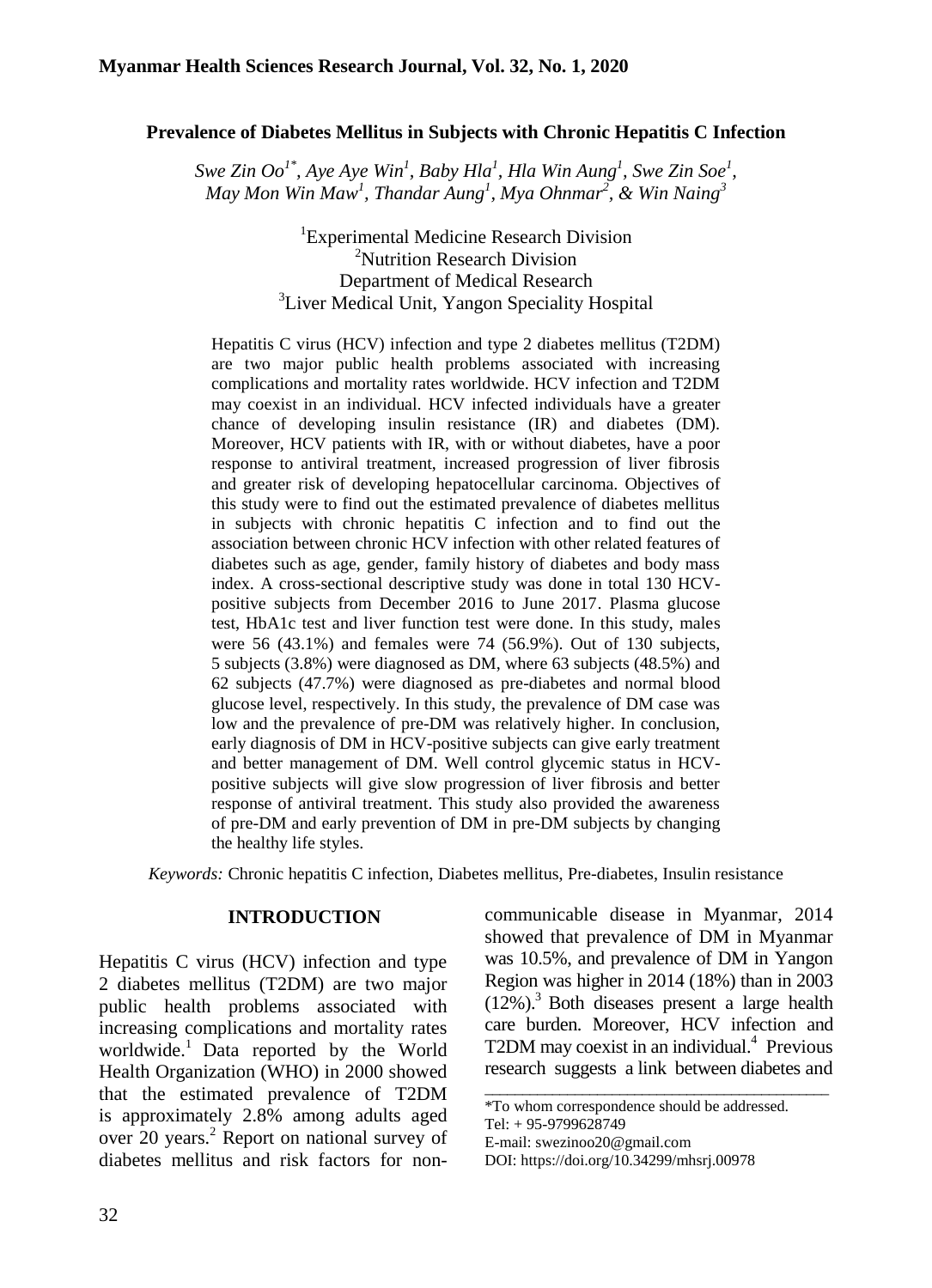chronic HCV, HCV infected individuals, have a greater chance of developing insulin resistance (IR) and diabetes. Moreover, HCV patients with IR with or without diabetes, have a poor response to antiviral treatment, increased progression of liver fibrosis and greater risk of developing hepatocellular carcinoma.<sup>5</sup>

The prevalence of diabetes mellitus (DM) had been reported in 21% to 50% of patients with chronic HCV infection, which was significantly higher than that in the general population or among patients with other forms of liver diseases. $6$  The prevalence of DM in HCV patients was 31.5% in Pakistan population.<sup>7</sup>

HCV infection induces an immune response characteristically mediated by Th1-cells. These lymphocytes secrete  $\gamma$  interferon as the predominant cytokine, which is able to enhance the production of TNF-α by macrophages. At the same time, HCV directly causes liver fat deposition. All these events could be potential risk factors for liver fibrosis. Liver fibrosis, TNF system, and liver steatosis are also associated with the development of IR and T2DM. Alternatively, hyperinsulinemia can adversely affect the course of liver fibrosis through both the proliferation of stellate cells, thus enhancing the secretion of extracellular matrix, and the expression of the connective tissue growth factor (CTGF).<sup>8</sup>

The prevalence of HCV infection in patients with T2DM are more common than the general population, which was considered to be the result of more frequent exposure to medical interventions and instrumentation and compromised immunity, leading to an increased risk of HCV infection.<sup>9</sup> In Myanmar, a hospital-based cross-sectional study was done at Yangon General Hospital and New Yangon General Hospital in 2007. This study showed that the prevalence of HCV infection in DM was 19% (19/100), and concluded that HCV infection occurs more often in T2DM and further investigation for HCV infection should be done in DM patients with raised  $ALT$ <sup>10</sup>

HCV replication may be favored by hyperinsulinemia and/or the increased serum levels of free fatty acids observed in patients with IR and  $T2DM.<sup>11</sup>$  Additionally,  $T2DM$ is, to some extent, associated with an immunocompromised state, which leads to derangements of immune function.<sup>12</sup> Both IR and T2DM may play a role in the alteration of the natural course of HCV infection, thus leading to be enhanced steatosis, steatohepatitis, and liver fibrosis. $13$ 

Increasing levels of IR are associated with reduced rates of virological response in chronic hepatitis C patients treated with a combination of pegylated IFN-α and ribavirin. This negative association has been reported not only in HCV genotype 1 but also in genotypes 2 and  $3<sup>6</sup>$ .

The treatment of IR and T2DM in chronic hepatitis C patients has aimed to reduce fibrogenesis and to increase the response to IFN-based therapy. Lifestyle changes (weight reduction and increased physical activity) should constitute the clinical management of patients with chronic hepatitis C and initial glucose metabolism derangements, with the aim of reducing their progression to overt T2DM and possibly, their impact on liver fibrogenesis. IR should be corrected in patients with chronic hepatitis C not responding to IFN-α-based treatment, in order to improve response upon retreatment.<sup>6</sup>

HCV infection and T2DM are two common disorders with a high impact on health worldwide. A high prevalence of T2DM among HCV infected patients with chronic hepatitis has been consistently reported, and there is growing evidence to support the concept that HCV infection is a risk factor for developing  $T2DM.<sup>8</sup>$  This study was important as it determined the prevalence of DM in subjects with chronic hepatitis C infection. Early diagnosis of DM in HCVpositive subjects could give early treatment and better management of DM. Well control glycemic status in HCV-positive subjects would give slow progression of liver fibrosis and better response of antiviral treatment.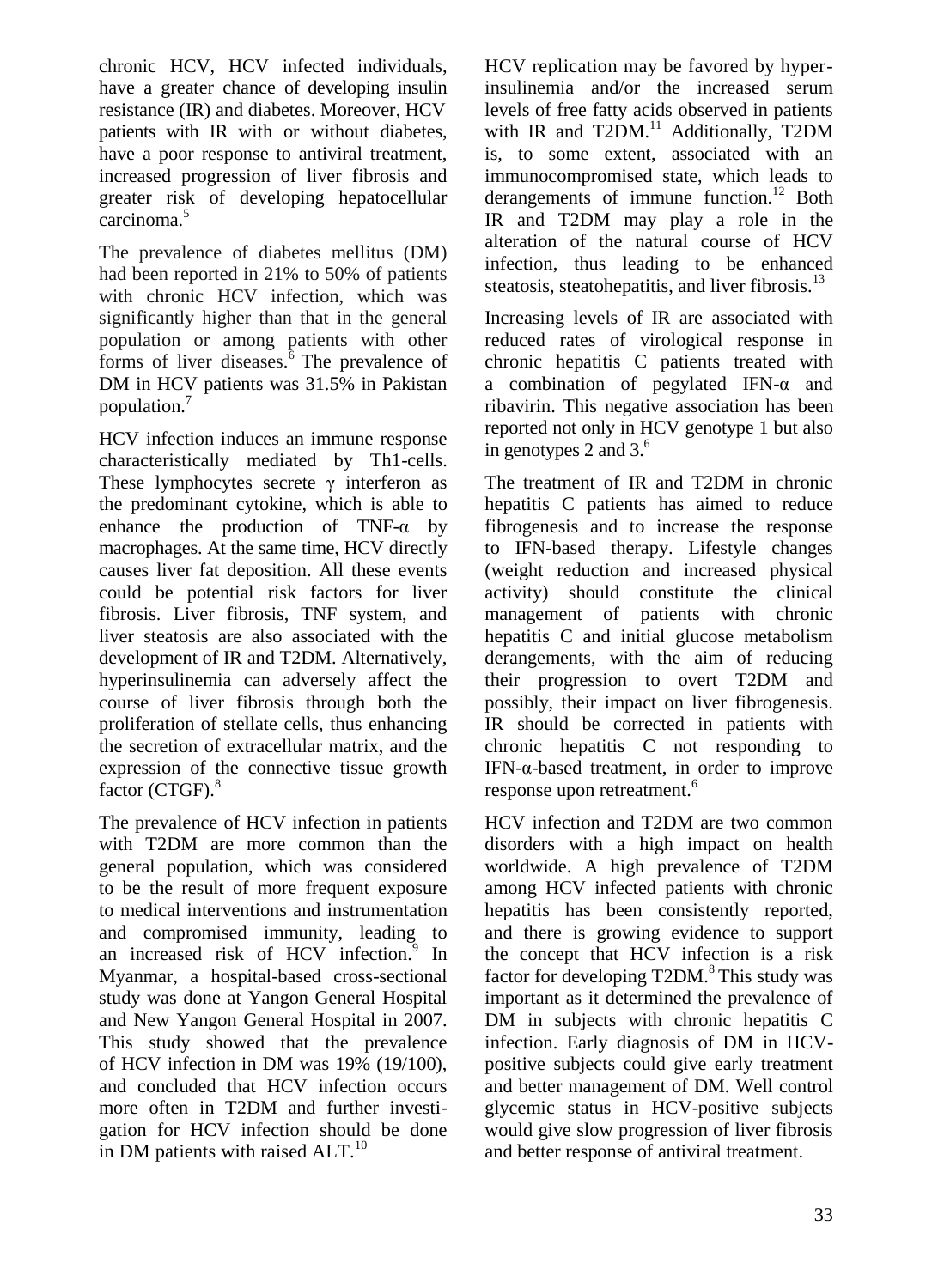## **MATERIALS AND METHODS**

It was a cross-sectional descriptive study conducted at the Hepatitis Carrier Clinic, Department of Medical Research (DMR) and the Out-patient Department of Liver Medical Unit, Yangon Speciality Hospital (YSH). A total 130 chronic hepatitis C infected subjects at age of 18 years and above were recruited at Hepatitis Carrier Clinic (DMR) and OPD (YSH) from December 2016 to June 2017.

Pregnant women, patients with concomitant HCV and HBV infections, known history of type 1 diabetes mellitus, history of alcohol abuse, history of regular taking corticosteroid or hydrochlorothiazide, known or suspected case of haemochromatosis or autoimmune disease, known history of pancreatitis or pancreatic tumor, complication of chronic hepatitis infection such as cirrhosis and hepatocellular carcinoma were excluded in this study.

# *Procedure of the study*

All the selected subjects were explained about the study and obtained the written informed consent. History taking, weight and height measurement (BMI calculation) were done according to proforma. Under aseptic condition, 2 ml of venous blood samples were collected from antecubital vein for random plasma glucose test, HbA1c test and liver function test. The subjects who needed to do fasting plasma glucose test were explained about fasting (no caloric intake ≥8 hrs), and the test was done on next day. The plasma glucose level was measured by using chemical analyzer within 24 hours and HbA1c test was done by NycoCard READER II (Boronate affinity test principle).

## *Criteria for diagnosis of diabetes<sup>14</sup>*

- 1. In persons with symptoms of hyperglycemia\* or hyperglycemic crisis\*,
	- Random plasma glucose ≥200mg/dl  $(11.1 \text{ mmol/l})$ ) (or)
	- Fasting plasma glucose ≥126mg/dl (7.0 mmol/l) (or)
	- HbA1C  $\geq 6.5\%$  (48 mmol/mol)
- 2. In persons without symptoms of hyperglycemia or hyperglycemic crisis, diagnosis should not be based on a single test. At least one additional test on another day requires for confirmation.
- 3. Known cases of diabetic patients who had already taken oral hypoglycemic drug.
	- \*Hyperglycemic symptoms are frequent urination, increased thirst, blurred vision, fatigue and headache.
	- \*Hyperglycemic crisis symptoms are fruitysmelling breath, nausea and vomiting, shortness of breath, dry mouth, weakness, confusion, coma and abdominal pain.

# *Data analysis*

Data analysis was done by SPSS (version 16). Prevalence and associated factors of diabetes in HCV patients were evaluated in frequency and percentage. The mean values of age, BMI, RBS, HbA1C, ALT and AST among three groups were compared using ANOVA test. Statistical significance was set at  $p=0.05$ .

## *Ethical consideration*

The research proposal was submitted to the Ethics Review Committee, Department of Medical Research. The subjects were informed about the objective and details of the procedure of the study before getting consent and have the right to refuse for this research study if they do not want to participate without any disturbance in getting their medical care. The patients were informed and explained about test result and referred for proper management in necessary cases.

## **RESULTS**

The mean age of the study population  $(\pm$  standard deviation) was  $50.4 \pm 12.1$  with a range of 22-80 years of age. Male and female populations were 43.1% and 56.9%. The majority of the study populations were married (78.46%) as compared to the single ones (21.54%). Overall prevalence of type 2 diabetes mellitus was 3.8% (5/130) and nondiabetes was 96.15% (125/130). Among nondiabetes, pre-diabetes was 63/125 (48.5%) (Table 1).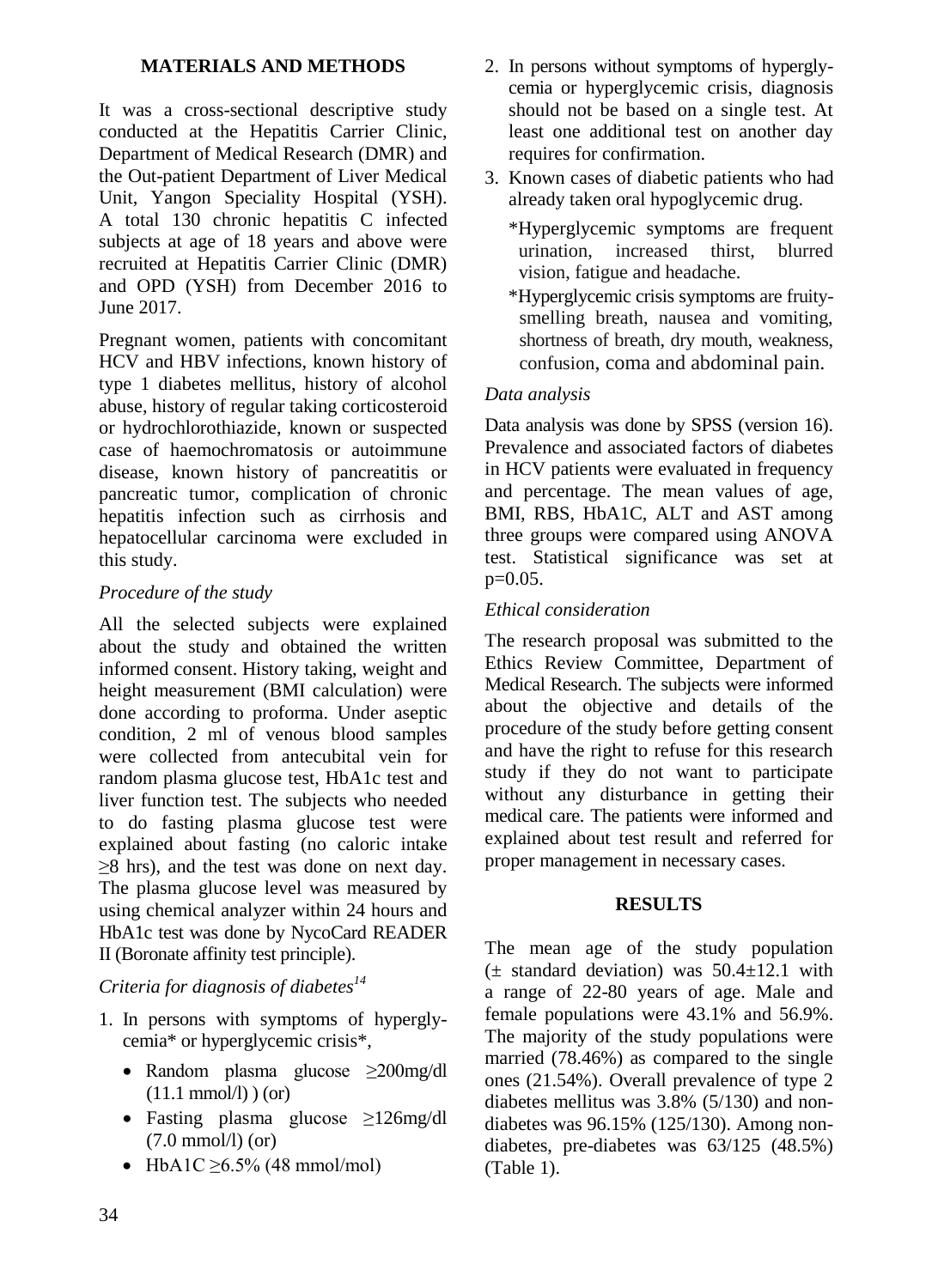Table 1. Prevalence of diabetes, prediabetes and normal group in HCV seropositive subjects

|                 | <b>HCV</b> patients | diabetes i |            |
|-----------------|---------------------|------------|------------|
|                 | Number              | Percent    | Table 3.   |
| <b>Diabetes</b> | 5                   | 3.8        |            |
| Pre-diabetes    | 63                  | 48.5       |            |
| Normal group    | 62                  | 47.7       |            |
| Total           | 130                 | 100        | Associated |

Table 2 shows comparison of means between diabetes, prediabetes and normal glucose of HCV-seropositive subjects. There is no significant association between these three groups and mean values of age, BMI, ALT, AST level.

Table 2. General characteristics of diabetes, prediabetes and normal group in HCV seropositive subjects

| Mean±SD           | <b>Diabetes</b> | Pre-<br>diabetes | Normal<br>group | P<br>value |
|-------------------|-----------------|------------------|-----------------|------------|
|                   | N               | N                | N               |            |
| Age               | 52.0            | 52.0             | 48.5            | 0.260      |
|                   | ±12.0           | ±12.2            | ±12             |            |
| <b>BMI</b>        | 25.32           | 23.6             | 22.9            | 0.308      |
|                   | ±3.4            | $\pm 3.9$        | $\pm 3.7$       |            |
| Random blood      | 206.0           | 100.4            | 97.3            | < 0.001    |
| sugar (mg/dl)     | ±54             | ±19.7            | ±19.3           |            |
| HbA1c (%)         | 8.1             | 6.1              | 5.3             | < 0.001    |
|                   | $+2.7$          | ±0.3             | ±0.7            |            |
| <b>ALT (1U/L)</b> | 73              | 47.7             | 45.7            | 0.200      |
|                   | ±36.6           | ±26.0            | ±35             |            |
| AST (1U/L)        | 61.8            | 43.9             | 52.9            | 0.436      |
|                   | ±34.7           | ±19.4            | ±44.7           |            |

As shown in Table 3, diabetes and prediabetes were mostly found in the 65 and above age group and normal glucose was mostly found in 18-44 years age group. From gender aspect, females were more susceptible to get diabetes, 5.4%, whereas males were 1.8%. More proportion of patients with BMI  $\geq$ 25 group (10.8%) was found having DM than BMI  $\langle 25 \rangle$  group (1.1%). Among patients with family history, 8.7% were diabetes but only 2.8% of those without family history were diabetes in this study. In addition, the longer period of HCV infection (>5 yrs) showed the more prone to have diabetes (9.1%) compared with the shorter duration (<5 yrs) which reported only 2.8%. However, there was not statistically significant association between risk factors and diabetes in HCV patients in this study.

Table 3. Associated factors between diabetes, prediabetes and normal glucose in HCV seropositive subjects

|                           | Chronic hepatitis C infection |          |          |                      |  |  |  |
|---------------------------|-------------------------------|----------|----------|----------------------|--|--|--|
| Associated                | <b>Diabetes</b>               | Pre-     | Normal   | Total                |  |  |  |
| factors                   |                               | diabetes | group    | $(N=130)$            |  |  |  |
|                           | N (%)                         | N(% )    | N(%)     | N(% )                |  |  |  |
| Subjects                  | 5(3.8)                        | 63(48.5) | 62(47.7) | 130(00.0)            |  |  |  |
| Age                       |                               |          |          |                      |  |  |  |
| 18-44                     | 1(2.7)                        | 17(45.9) | 19(51.4) | 37(100.0)            |  |  |  |
| 45-64                     | 3(4.0)                        | 34(45.3) | 38(50.7) | 75(100.0)            |  |  |  |
| 65 and<br>above           | 1(5.6)                        | 12(66.7) | 5(27.8)  | 18(100.0)            |  |  |  |
| Gender                    |                               |          |          |                      |  |  |  |
| Male                      | 1(1.8)                        | 30(53.6) | 25(44.6) | 56(100.0)            |  |  |  |
| Female                    | 4(5.4)                        | 33(44.6) | 37(50.0) | 74(100.0)            |  |  |  |
| Body mass index           |                               |          |          |                      |  |  |  |
| < 25                      | 1(1.1)                        | 45(48.4) | 47(50.5) | 93(100.0)            |  |  |  |
| $\geq$ 25                 | 4(10.8)                       | 18(48.6) | 15(40.5) | 37(100.0)            |  |  |  |
| Family history of DM      |                               |          |          |                      |  |  |  |
| Yes                       | 2(8.7)                        | 11(47.8) | 10(43.5) | 23(100.0)            |  |  |  |
| <b>No</b>                 | 3(2.8)                        | 52(48.6) |          | 52(48.6) 107(100.0)  |  |  |  |
| Duration of HCV Infection |                               |          |          |                      |  |  |  |
| <5 yrs                    | 3(2.8)                        | 50(46.3) |          | 55 (50.9) 108(100.0) |  |  |  |
| >5 yrs                    | 2(9.1)                        | 13(59.1) | 7(31.8)  | 22(100.0)            |  |  |  |

#### **DISCUSSION**

In this study, the prevalence of diabetes in HCV-seropositive subjects was 3.8%. The lower rate of diabetes was observed in this study (3.8%) as compared to non-infected Myanmar population  $(10.5\%)$ .<sup>3</sup> The prevalence of T2DM in HCV infected patients in Pakistan, 2014-2015, was  $26.42\%$ .<sup>15</sup> One of the explanations was that sample size in this study  $(n=130)$  was very small as compared with Myanmar national survey in  $2014$  (n=8,757).<sup>3</sup> Another reason was that HCV-seropositive subjects in this study were both already anti-HCV treatment taken and newly diagnosed. If HCV treatment was already taken and viral clearance present, pathophysiological mechanism of HCV infection to insulin resistance and diabetes was not occurring anymore in those patients.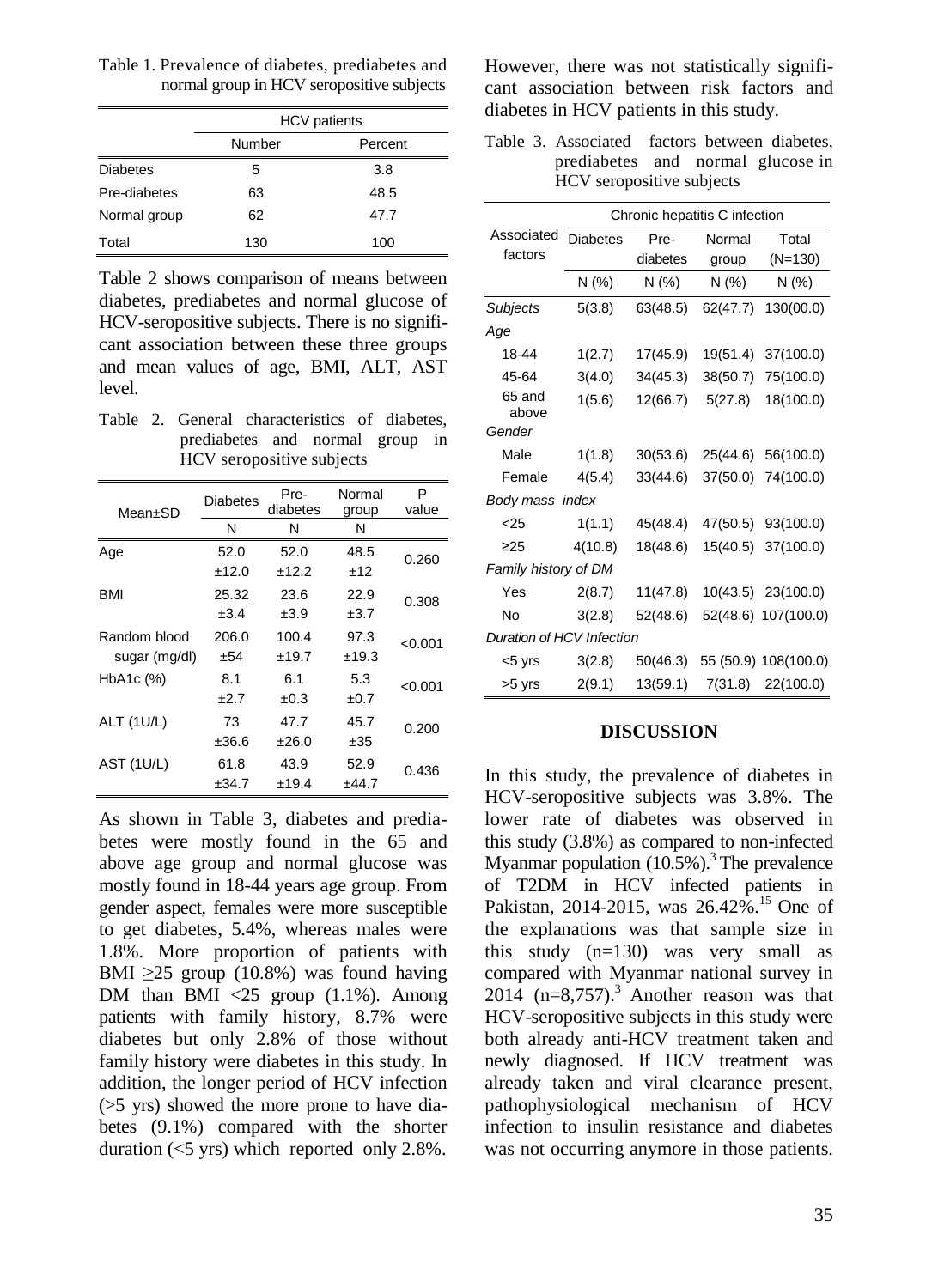Arase *et. al.*,<sup>16</sup> also reported a decreased incidence of diabetes after successful treatment of HCV (sustained virological response; SVR).

The study of Imazeki *et al*. showed that the prevalence of DM in the HBV chronic, HCV chronic and HCV cleared groups were 6.3, 13.6 and 9.0%, respectively, and the prevalence of IR in the HCV+ chronic group (54.3%) was also higher than that in the HBV+ chronic  $(36.3\%)$  (p<0.005) and HCV+ cleared groups  $(35.7%) (p<0.05).^{17}$ 

The relationship of hepatitis C virus infection with diabetes in the U.S population stated that the overall prevalence of diabetes in hepatitis C patients was 10.5% and prediabetes was 32.8%, and also concluded that HCV infection was not associated with diabetes.<sup>18</sup> A Southern Italy cohort study at population level also stated no association between incident cases of diabetes and positive anti-HCV antibodies.<sup>19</sup>

In the present study, the prevalence of prediabetes in HCV seropositive subjects (48.5%) was a twice higher than general population  $(20%)$  in Myanmar.<sup>3</sup> One Egyptian study agreed that prediabetes was significantly higher among HCV group compared with the control group.<sup>20</sup> Narita *et al.*<sup>21</sup> study was in agreement with that glucose tolerance was detected in 27.5% (36/131) of chronic hepatitis C patients in which 10 had diabetes and 26 impaired glucose tolerances (prediabetes). It was observed in this study that positive cases of diabetes and prediabetes with respect to age  $(p=0.26)$ , gender (p=0.4) and body mass index (BMI) (p=0.308) had insignificant relationship. Studies from Italy and USA referred that HCV increases the prevalence of DM independently of age. $22, 23$ 

The mean age for HCV diabetes and prediabetes was higher than the mean age for HCV glucose normal subjects which was interestingly similar to the findings of Elhawary *et al*. <sup>24</sup> These findings support the idea that the induction of diabetes in HCV patients is progressive rather than abrupt.<sup>25</sup> In this study, most of diabetes were among age group of 45-64 years (4%) and  $\geq 65$  years (5.6%). Elhawary *et al.* reported that the highest percentage of diabetes (37.5%) was among age group of 41-50 years. $24$  Centers of Disease Control and Prevention (CDC) also described that adults aged 45 to 64 were the most diagnosed age group for diabetes in  $2012^{26}$ 

HCV infected males (56/130) and females (74/130) were participated in this study. Diabetes was more prevalent in females (5.4%) than in males (1.8%.) However, in an Egyptian study, diabetic HCV males and females were 72.5% and 27.5%, respectively.<sup>24</sup> In this study,  $10.8\%$  of patients with BMI more than 25 have diabetes. One Southern Italy study found an association between HCV and diabetes only in subjects who were older, overweight and of low-socioeconomic status.<sup>19</sup> In this study, 9.1% and 59.1% of patients with HCV infection duration more than 5 years are diabetics and prediabetics, and 50.9% of patients with HCV infection duration less than 5 years were normal. They might have enough duration for HCV virus to give clinical consequences of insulin resistance and diabetes.

In this study, mean values of ALT in diabetes  $(73\pm36.6)$  and prediabetes  $(47.7\pm26.0)$  were higher than those of normal glucose subjects  $(45.7\pm35)$ , but not strongly associated. Montenegro *et al.*<sup>19</sup> stated that an increased ALT was strongly associated with diabetes regardless of HCV antibodies status. The increased ALT values may be due to either HCV or conditions such as metabolic syndrome or steatohepatitis independently from HCV, conditions that could cause insulin resistance and then diabetes.<sup>19</sup> As positive family history was already major contribution factor of diabetes, among patients with family history, 8.7% were diabetics but only 2.8% of those without family history were diabetics in this study.

# *Limitation of study*

There were certain limitations of this study. The most important limitation in this study was small sample size, and included HCVseropositive subjects were already taken anti-HCV treatment.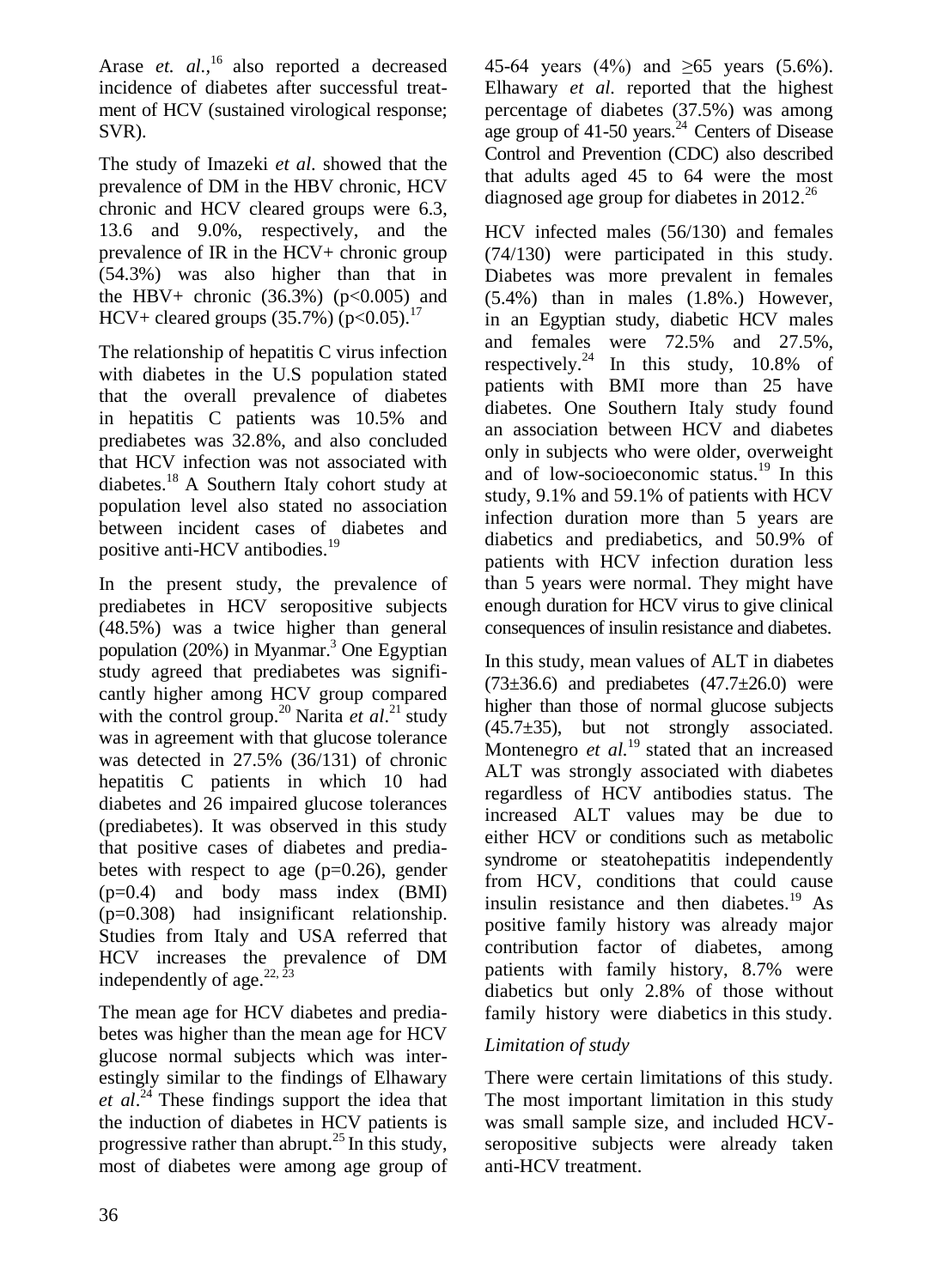#### *Conclusion and recommendation*

This study concluded that there was increased prevalence of prediabetes in HCV seropositive subjects and no significant association between risk factors of diabetes such as age, gender, BMI and family history of diabetes. It highlighted that there might be the links between HCV infection and diabetes. It recommends that the effect of insulin resistance on chronic hepatitis C patients should be evaluated in a larger sample size.

#### *Competing interests*

The authors declare that they have no competing interests.

### **ACKNOWLEDGEMENT**

We would like to express our gratitude to the Director-General and Ethical Review Committee, Department of Medical Research for approval of this research. This study was funded by Department of Medical Research.

#### **REFERENCES**

- 1. Lauer GM & Walker BD. Hepatitis C virus infection (Review). *New England Journal of Medicine* 2001; 345(1): 41-52.
- 2. Wild SH, Roglic G, Green A, Sicree R & King H. Global prevalence of diabetes: Estimates for the year 2000 and projections for 2030 response to Rathman and Giani. *Diabetes Care* 2004; 27(10): 2569-2569.
- 3. Tint Swe Latt, Ko Ko Zaw, Ko Ko, Mya Ohnmar, Moh Moh Hlaing, Ei Sander Oo & Kyaw Myint Myat Thein. Report on National Survey of Diabetes Mellitus and Risk Factors for Non-Communicable Disease in Myanmar in 2014. Naypyitaw, Ministry of Health, November 2015; 1-125.
- 4. National Institutes of Health. National Institutes of Health Consensus Development Conference: Statement Management of hepatitis C: 2002-June10-12, 2002. Hepatology 2003; 36(5S1): S1-S2.
- 5. ASIAN Scientist. Antiviral therapy for hepatitis C improved diabetes outcomes. [Internet] Available from: http://www. asianscientist.com/2013/12/health/ antiviraltherapy-hep-improved-diabetes-outcomes 2013.
- 6. Negro F & Alaei M. Hepatitis C virus and type 2 diabetes (Editorial). *World Journal of Gastroenterology* 2009; 15(13): 1537-1547.
- 7. Memon MS, Arain ZI, Naz F, Zaki M, Kumar S & Burney AA. Prevalence of type 2 diabetes mellitus in hepatitis C virus infected population: A Southeast Asian study. *Journal of Diabetes Research*. [Internet] Available from: http:// dx.doi.org/ 10.1155/ 2013/539361.
- 8. Lecube A, Hernandez C, Genesca J & Simo R. Glucose abnormalities in patients with hepatitis C virus infection: Epidemiology and pathogenesis (Review). *American Diabetes Association* 2006; 29(5): 1140-114.
- 9. [Sangiorgio](javascript:void(0);) L, [Attardo](javascript:void(0);) T, [Gangemi](javascript:void(0);) R, [Rubino](javascript:void(0);) C, [Barone](javascript:void(0);) M & [Lunetta](javascript:void(0);) M. Increased frequency of HCV and HBV infection in type 2 diabetic patients. *Diabetes Research and Clinical Practice* 2000; 48(2): 147-151.
- 10. Han Ni. Hepatitis C virus infection in diabetes mellitus patients at Yangon General Hospital and New Yangon General Hospital. [M. Med.Sc *thesis*], University of Medicine (1), Yangon, 2007.
- 11. Sanyal AJ, Chand N, Comar K & Mishahi F. Hyperinsulinemia blocks the inhibition of hepatitis C virus (HCV) replication by interferon: A potential mechanism for failure of interferon therapy in subjects with HCV and nonalcoholic fatty liver disease. *Journal of Hepatology* 2004; 40: 159A.
- 12. Skowronski M, Zozulinska D, Juszczyk J & Wierusz-Wysocka B. Hepatitis C virus infection: evidence for an association with type 2 diabetes. *Diabetes Care* 2006; 29(3): 750.
- 13. Knobler H & Schattner A. TNF-α, chronic hepatitis C and diabetes: A novel triad. *International Journal of Medicine* 2005; 98(1): 1-6.
- 14. American Diabetes Association. Standards of Medical Care in Diabetes - 2016. *Journal of Clinical and Applied Research and Education. Diabetes Care* 2016; 39(1): S14.
- 15. Rehman GU, Ali M, Shah F, Iqbal A, Ahmad A, Hayat Z, *et.al.* Prevalence of diabetes type 2 in hepatitis C infected patients in Kpk, Pakistan. *Biomed Research International*  2017: 2416281.
- 16. Arase Y, Suzuki F, Suzuki Y, Akuta N, Kobayashi M, Kawamura Y, *et al*. Sustained virological response reduces incidence of onset of type 2 diabetes in chronic hepatitis C. *Hepatology* 2009; 49(3): 739-744.